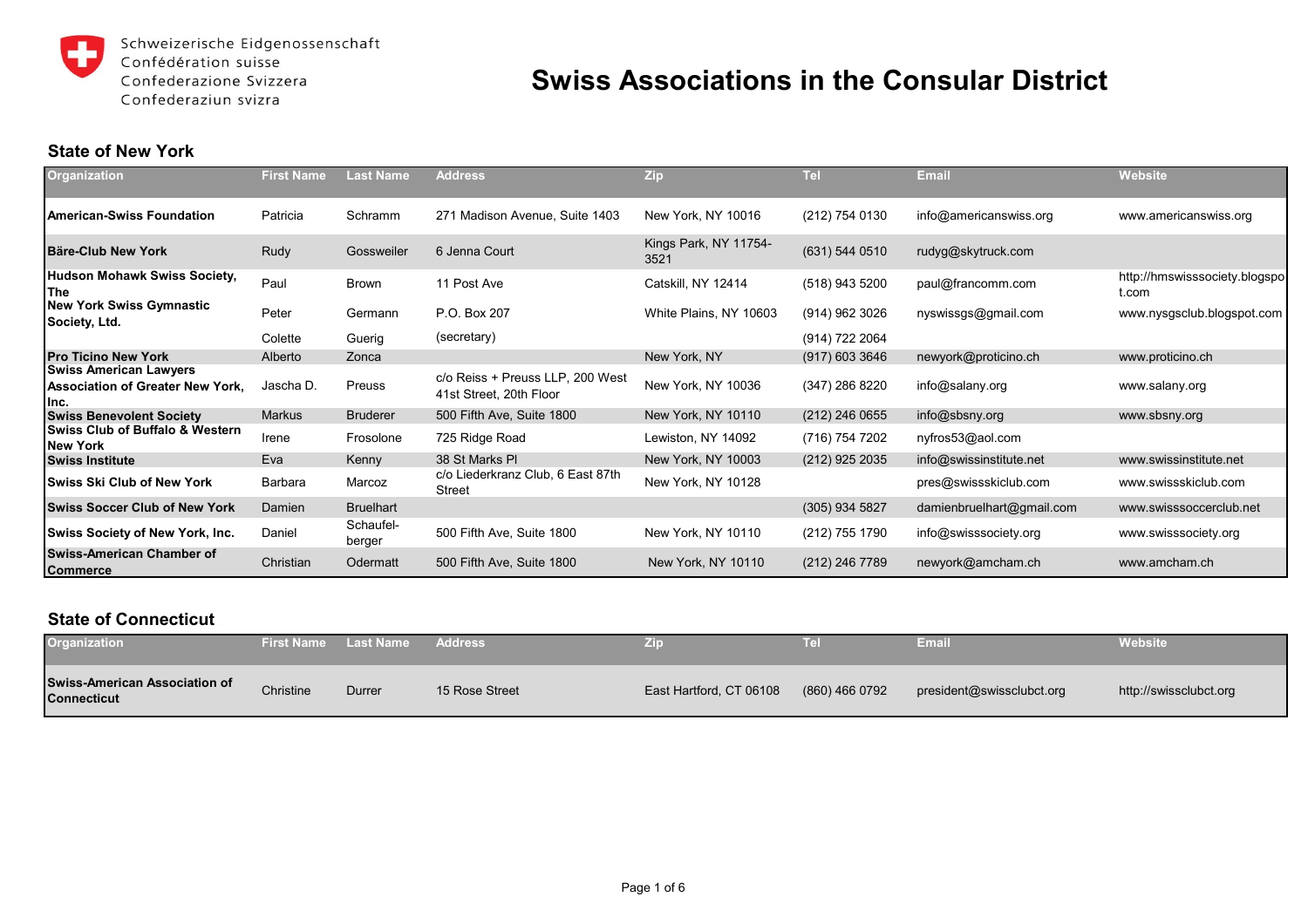## **State of New Jersey**

| Organization                                          | <b>First Name</b> | Last Name | <b>Address</b>                                           | Zip                   | Tel                                    | <b>Email</b>                  | <b>Website</b>           |
|-------------------------------------------------------|-------------------|-----------|----------------------------------------------------------|-----------------------|----------------------------------------|-------------------------------|--------------------------|
| <b>American Helvetia Philatelic</b><br><b>Society</b> | <b>Bruce</b>      | Marsden   | 20 Whitney Road                                          | Short Hills, NJ 07078 | H: (973) 218 9774<br>C: (973) 432 6163 | treasurer@swiss-stamps.org    | www.swiss-stamps.org     |
| <b>Delegate Auslandschweizer-</b><br>Organisation     | Peter             | Jordi     | c/o Transcontainer Transport Inc.,<br>777 Passaic Avenue | Clifton, NJ 07012     | (973) 272 0201                         | peterjordi@transcontainer.com | www.transcontainer.com   |
| <b>Helvetia Männerchor</b>                            | Henry W.          | Pfister   | 31 Franklin Court                                        | Emerson, NJ 07630     | (201) 261 2484                         | pfisterhenryliz@aol.com       |                          |
| <b>Hudson Riding Club</b>                             | Alex              | Maier     | MO Industries, 9 Whippany Road,<br>Unit B1-2             | Whippany, NJ 07981    | (973) 386 9228                         | info@hudsonridingclub.com     | www.hudsonridingclub.com |
| <b>Swiss Club of the Jersey Shore</b>                 | Paul              | Zurcher   |                                                          |                       |                                        | paulzurcher@msn.com           |                          |

## **State of Massachusetts**

| Organization                                             | First Name    | <b>Last Name</b> | <b>Address</b>                               | 기호                                           | Tell                             | Email                                                       | Website                                                                   |
|----------------------------------------------------------|---------------|------------------|----------------------------------------------|----------------------------------------------|----------------------------------|-------------------------------------------------------------|---------------------------------------------------------------------------|
| <b>Friends of Switzerland</b><br><b>SwissLink Boston</b> | Larry<br>Karl | Grob<br>Külling  | 19 Fairhope Road<br>17 Otis Street, Unit 301 | Weston, MA 02493-2108<br>Cambridge, MA 02141 | (617) 817 3123<br>(845) 926 2694 | lagrob@friendsofswitzerland.org<br>info@swisslinkboston.com | www.friendsofswitzerland.org<br>www.swisslinkboston.com                   |
| <b>Swiss Society of Boston</b>                           | John          | Willis           | 1 Nashua Street, Apt. 3314                   | Boston, MA 02114                             |                                  | contact@swisssocietyboston.org                              | http://swisssocietyboston.org/<br>www.facebook.com/swisssoci<br>etyboston |

# **State of Pennsylvania**

| Organization                                             | <b>First Namer</b> | <b>Last Name</b> | <b>Address</b>         | Zip                       | Tel            | <b>Email</b>                  | <b>Website</b>                         |
|----------------------------------------------------------|--------------------|------------------|------------------------|---------------------------|----------------|-------------------------------|----------------------------------------|
| <b>Helvetia Männerchor</b>                               | Lyndall            | Huggler          |                        |                           |                | singers@swisspittsburgh.org   | www.swisspittsburgh.org/sing<br>ers    |
| <b>International Bundesbrief Society</b>                 | James S.           | Scherrer         | 137 N Wawaset Road     | West Chester, PA 19382    |                | info@bundesbrief.org          | www.bundesbrief.org                    |
| New Helvetic Society Pennsylvania Karl<br><b>Chapter</b> |                    | Niederer         | 34 Skoures Lane        | Wrightstown, PA 18940     | (215) 598 3682 | president@myswissclub.org     | www.myswissclub.org                    |
| <b>Swiss American Society of</b><br><b>Pittsburgh</b>    | Lyndall            | Huggler          | 908 Fairviwe Road      | Pittsburgh, PA 15238      | (412) 835 9345 | president@swisspittsburgh.org | www.swisspittsburgh.org                |
| Swiss-American Historical Society Fred                   |                    | Gillespie        | 55 Twin Pine Way       | Glen Mills, PA 19342-1606 | (302) 255 9164 | fred.gillespie@state.de.us    | www.swissamericanhistorical<br>soc.org |
| <b>Swiss Benevolent Society of</b><br>Philadelphia       | <b>Dolf</b>        | Herger           | 142 Commonwealth Drive | Newtown, PA 18940-2316    | (215) 968 1873 | president@sbsphiladelphia.org | www.sbsphiladelphia.org                |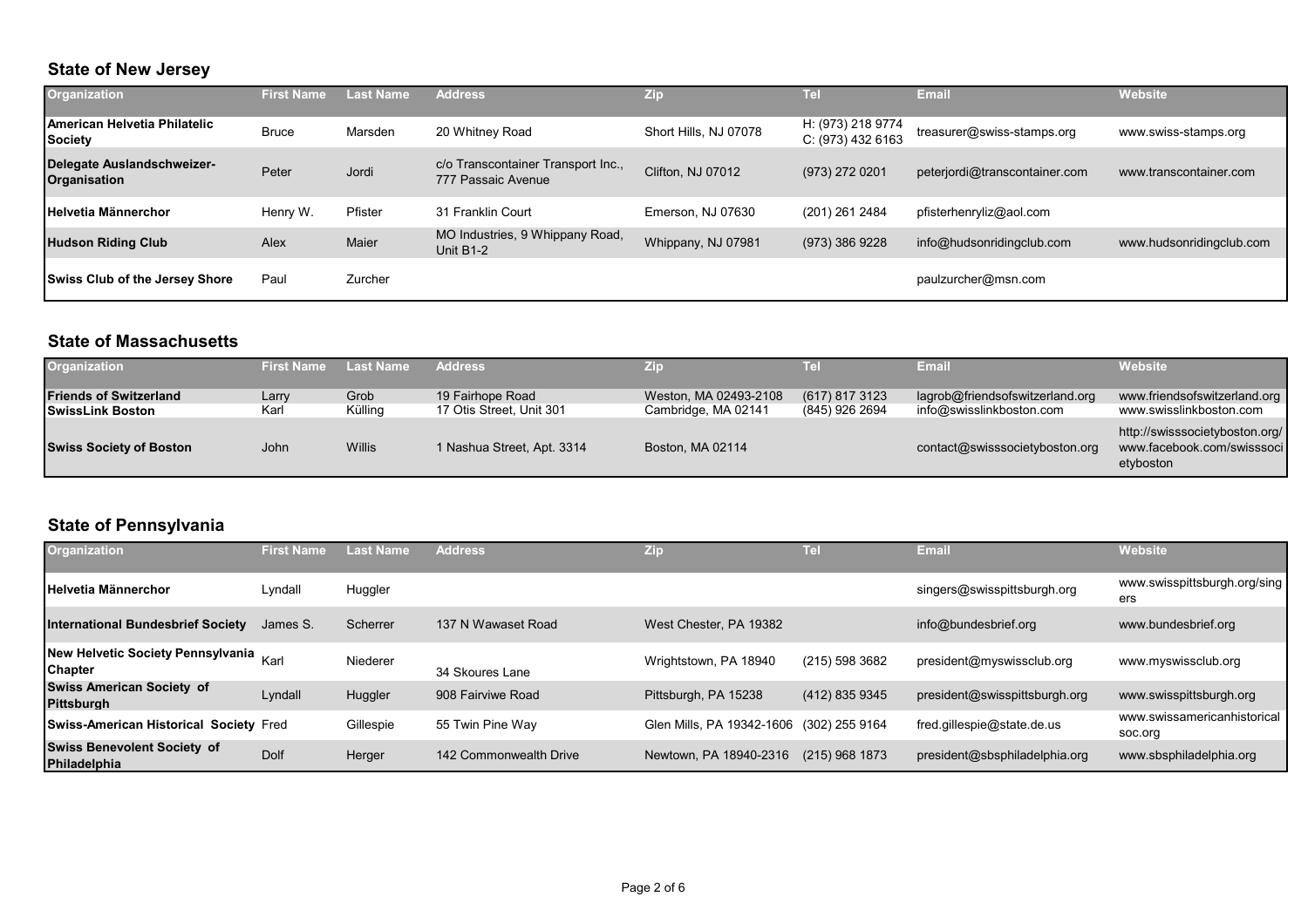## **State of Wisconsin**

| Organization                                                                                                                      | <b>First Name</b> | <b>Last Name</b>                  | <b>Address</b>                          | Zip                           | <b>Tel</b>     | <b>Email</b>                     | Website                            |
|-----------------------------------------------------------------------------------------------------------------------------------|-------------------|-----------------------------------|-----------------------------------------|-------------------------------|----------------|----------------------------------|------------------------------------|
| <b>Swiss American Societies Inc. of</b><br><b>Milwaukee and Schweizer</b><br>Turnverein "Helvetia"<br>= Umbrella organization of: | Raymond           | Ciocarelli<br>(President)         | 6265 W. Carolann Drive                  | Milwaukee, WI 53223           | (414) 354 4618 |                                  |                                    |
| Swiss Singing Society of Milwaukee                                                                                                | Bert              | Laugenegger<br>(President)        | 2878 North 54th Street                  | Milwaukee WI 53210            | (414) 771 0522 |                                  | swissmilw.webs.com                 |
| CH-US Fraternal Society Milwaukee                                                                                                 | Madeline          | Staufiger<br>(President)          | 1010 S. 29th Street                     | Milwaukee, WI 53215           |                |                                  |                                    |
| Affiliated with: NASA<br><b>CH-US Fraternal Society Milwaukee</b>                                                                 | Carl Hans         | Kunzler<br>(President)            |                                         |                               |                |                                  |                                    |
| <b>Monroe Swiss Singers</b>                                                                                                       | Patricia          | Yeagle<br>(President)             | c/o N4512 Cold Springs Road             | Monroe, WI 53566              | (815) 789 4581 | peyeagle@aeronic.net             | www.MonroeSwiss<br>Singers.org     |
|                                                                                                                                   | Deborah           | <b>Krauss Smith</b><br>(Director) |                                         |                               |                |                                  |                                    |
|                                                                                                                                   | Greg              | Smith<br>(President)              |                                         |                               | (608) 558 1093 | gjsmith@tds.net                  |                                    |
| <b>Swiss American Gymnastic Club of</b><br><b>Monroe</b>                                                                          | Fritz             | Wenger<br>(President)             | N. 3327 Joy-Del Rd.                     | Monroe, WI 53566              | (608) 325 6364 |                                  |                                    |
| <b>New Glarus Historical Society</b>                                                                                              | <b>Bradley</b>    | Beal<br>(President)               | P.O. Box 745                            | New Glarus, WI 53574-<br>0745 | (608) 527 2317 | admin@swisshistoricalvillage.org | www.swisshistoricalvillage.or<br>g |
| <b>Wilhelm Tell Community Guild</b>                                                                                               | Kaye L.           | Gmur<br>(President)               | P.O. Box 456                            | New Glarus, WI 53574          | 608 287 4700   | klgmur@gmail.com                 |                                    |
| <b>New Glarus Kinderchor</b>                                                                                                      | Kaye              | Gmür<br>(President)               |                                         |                               | (608) 287 4700 | klgmur@gmail.com                 |                                    |
|                                                                                                                                   | Lynn              | Scherrer<br>(Co-Director)         |                                         |                               | (608) 214 6371 | nnyl47@tds.net                   |                                    |
| New Glarus Männerchor                                                                                                             | Kris              | Gmur<br>(President)               | <b>Steve Gmur</b><br>P.O.Box 893        | New Glarus, WI 53574-<br>0945 |                | georgeandlinda@tds.net           | www.newglarusmaennerchor.<br>org   |
| <b>New Glarus Schwingerclub</b>                                                                                                   | Hans              | Lenzlinger<br>(President)         | <b>New Glarus Hotel</b><br>P.O. Box 208 | New Glarus, WI 53574          | (608) 527 5244 |                                  |                                    |
| <b>New Glarus Yodel Club</b>                                                                                                      | James             | Hoesly<br>(President)             | N 8943 Cty Hwy O                        | New Glarus, WI 53574          | (608) 527 2338 |                                  |                                    |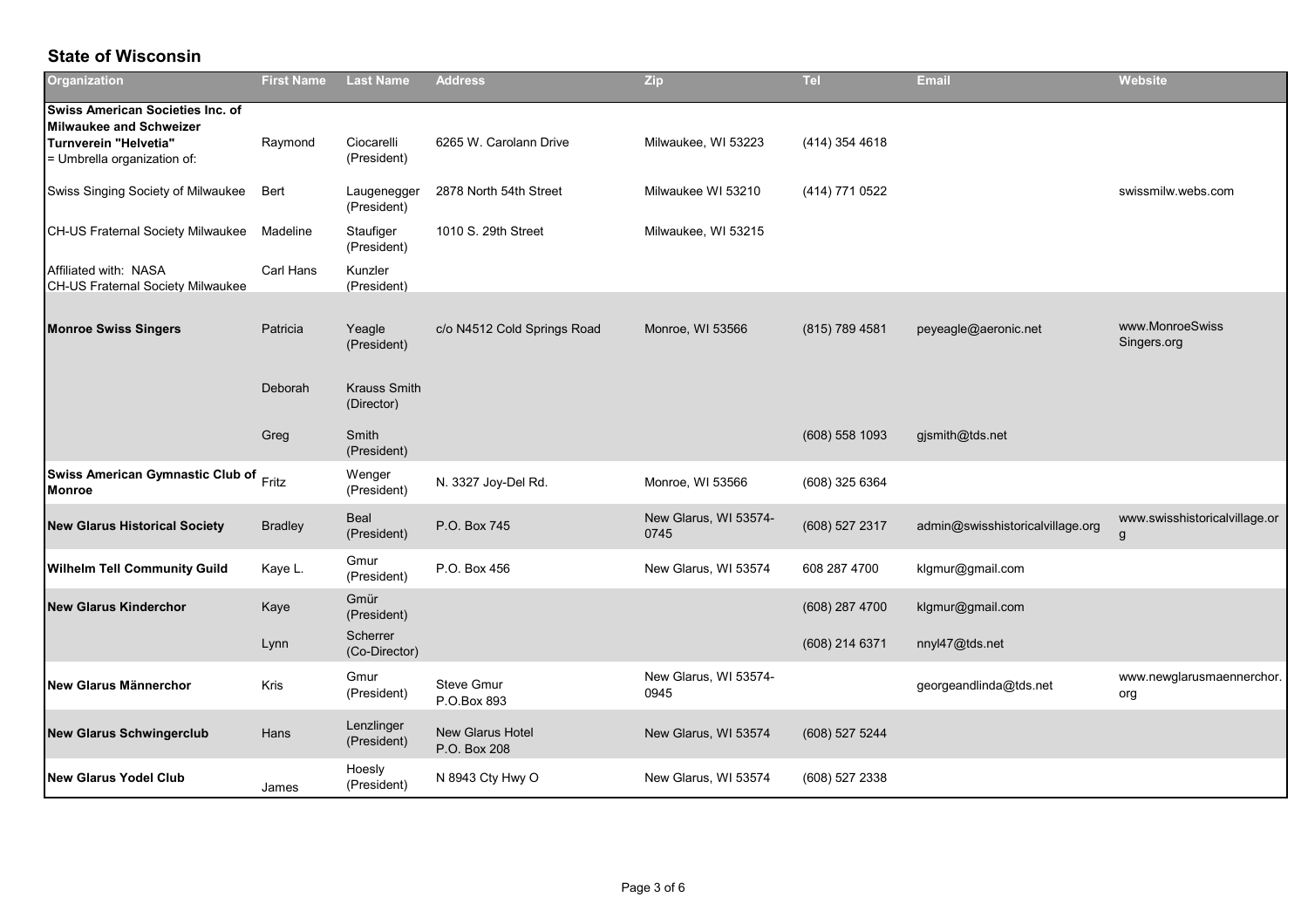## **State of Ohio**

| <b>Organization</b>                                                                                                                                                                          | <b>First Name</b> | <b>Last Name</b>           | <b>Address</b>                                | <b>Zip</b>                             | <b>Tel</b>       | <b>Email</b>             | <b>Website</b>     |
|----------------------------------------------------------------------------------------------------------------------------------------------------------------------------------------------|-------------------|----------------------------|-----------------------------------------------|----------------------------------------|------------------|--------------------------|--------------------|
| United Swiss Americans of Canton<br>Ohio, Inc.<br>= Umbrella Organization of:<br>Swiss Singing Society "Alpenrösli"<br>Canton Men's Swiss Benefit Society<br><b>Swiss Ladies Aid Society</b> | Darlene M.        | Kilchenmann                | 1014 Susanna Avenue                           | North Strasburg, OH 44680 330 878 1337 |                  | Swiss1950@roadrunner.com |                    |
| United Swiss Society of Cleveland Jan                                                                                                                                                        |                   | Markowski<br>(President)   |                                               |                                        | (216) 440-5808   |                          |                    |
|                                                                                                                                                                                              | <b>Betty</b>      | Rospotynski<br>(Treasurer) | 4731 Springwood Drive                         | Brooklyn, OH 44144                     | $(216)$ 661 6303 | brospo@hotmail.com       |                    |
|                                                                                                                                                                                              |                   |                            | Meetings at:<br>Ampol Hall<br>4737 Pearl Road | Cleveland, OH 44109                    |                  |                          |                    |
| <b>Swiss Benevolent Association of</b><br><b>Cincinnati</b>                                                                                                                                  | Joan              | Vitti                      | P.O.Box 18504                                 | Erlanger, KY 41018                     | 513.469.1922     | vp@cincyswiss.org        | www.cincyswiss.org |
| <b>Swiss Home Association</b><br>= Umbrella Organization of:                                                                                                                                 | Peter             | Wenger                     | 351 E. Gates Street                           | Columbus, OH 43206-<br>36270           | (614) 889 2101   |                          |                    |
| <b>Helvetia Beneficial Society</b>                                                                                                                                                           | Jim               | Millar<br>(President)      |                                               |                                        | (740) 474 7318   |                          |                    |
| Columbus Grütli Society                                                                                                                                                                      | Peter             | Wenger<br>(President)      |                                               |                                        | (614) 443 3607   |                          |                    |
| Swiss Ladies Aid Society                                                                                                                                                                     | Ursula            | Wenger<br>(President)      |                                               |                                        | (614) 443 3607   |                          |                    |
| Helvetia Männerchor                                                                                                                                                                          | David             | Rathburn<br>(President)    |                                               |                                        | (614) 263 4055   |                          |                    |
| <b>Edelweiss Damenchor</b>                                                                                                                                                                   | Dorothy           | Wohlfarth<br>(President)   |                                               |                                        | (614) 262 4671   |                          |                    |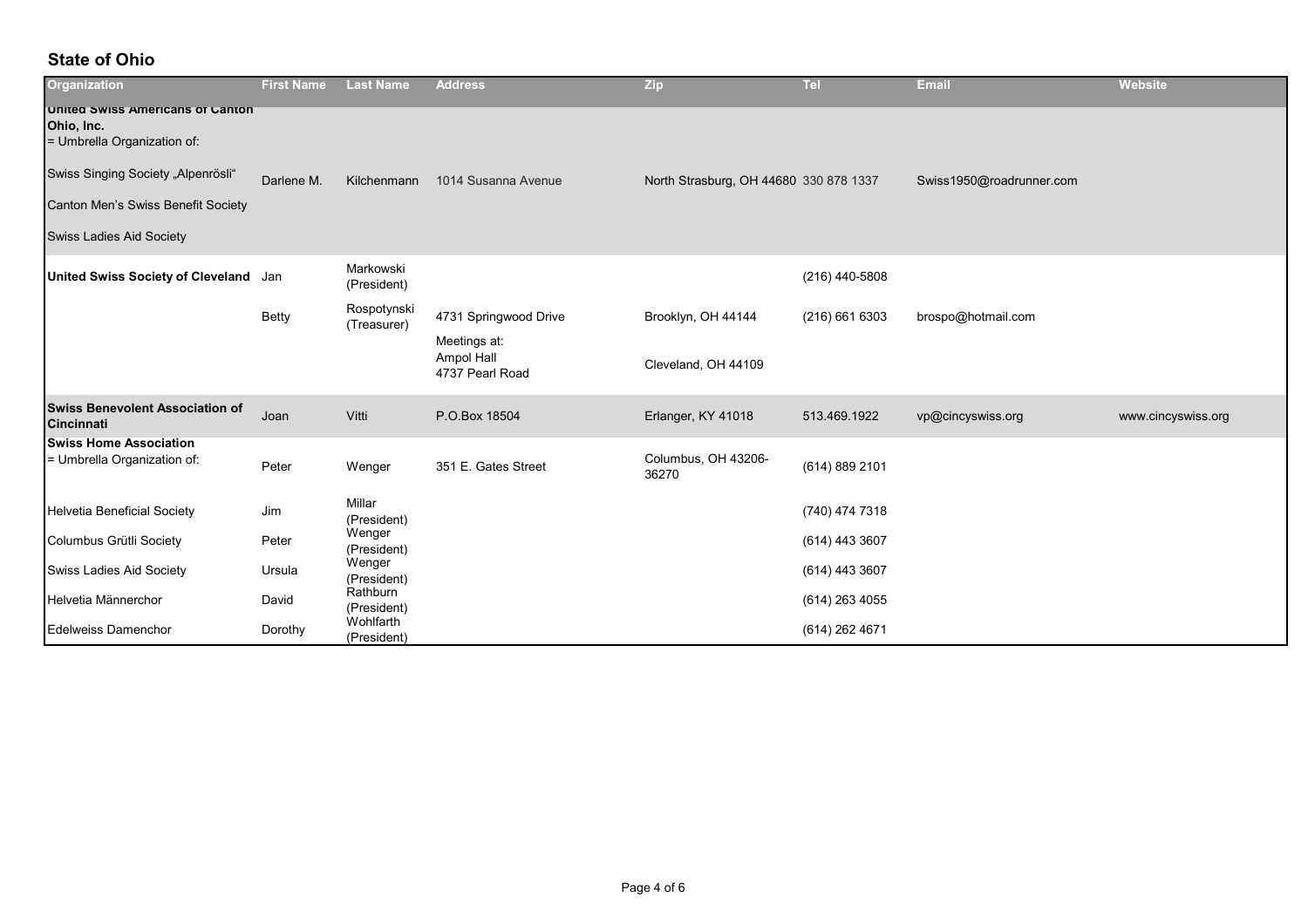| <b>Toledo United Swiss Societies</b><br>= Umbrella Organization of: |         |         | Meetings at:<br><b>German American Festival Society</b><br>Oak Shade, Grove Hall<br>3624 Seaman Road<br>Oregon, OH 43616 |                              |                |                    |                                |
|---------------------------------------------------------------------|---------|---------|--------------------------------------------------------------------------------------------------------------------------|------------------------------|----------------|--------------------|--------------------------------|
| Toledo Swiss Society (Men)                                          | AI      | Amstutz | 3860 Starr Avenue                                                                                                        | Oregon, OH 43616,            | (419) 693 4110 | AMA19225@aol.com   |                                |
| <b>Toledo Swiss Ladies Society</b>                                  | Marilyn | Kozma   | 5005 Woodville Road                                                                                                      | Northwood, OH 43619-<br>2201 | (419) 693 8603 | loumarilyn@aol.com |                                |
| <b>Toledo Swiss Singers</b>                                         | Marcia  | Amstutz |                                                                                                                          |                              |                | AMA19225@aol.com   | http://toledoswiss.blogspot.ch |

# **State of Michigan**

| Organization           | <b>First Name</b> | Last Name             | <b>Address</b>   |                                           | Tel | Email                      | <b>Website</b>           |
|------------------------|-------------------|-----------------------|------------------|-------------------------------------------|-----|----------------------------|--------------------------|
| Detroit Swiss Society  | Urs               | Bockli<br>(President) | 38000 Utica Road | Sterling Heights, MI 48312 (586) 978-2292 |     | president@detroitswiss.com | www.detroitswiss.com     |
| <b>Berne Swissfest</b> |                   |                       |                  |                                           |     | RJohn21643@aol.com         | www.andrist.ch/berne.htm |

## **State of Minnesota**

| <b>Organization</b>                                           | <b>First Name</b> | <b>Last Name</b>                                      | <b>Address</b>          | Zip                          | Tell           | <b>Email</b>              | <b>Website</b>          |
|---------------------------------------------------------------|-------------------|-------------------------------------------------------|-------------------------|------------------------------|----------------|---------------------------|-------------------------|
| <b>TCSAA Twin Cities Swiss</b><br><b>American Association</b> | David             | Mörker<br>(President)                                 | 14205 47th Ave. N.      | Plymouth, MN 55446           | (763) 639 8705 | dsmorker@yahoo.com        | www.tcsaa.us            |
| <b>Swiss Benevolent Society of St.</b><br><b>Paul</b>         | Julie             | Spreck<br>(President)                                 | 1350 S. Birch Lake Blyd | White Bear Lake, MN<br>55110 | (651) 429 2779 | julie@swissclubstpaul.org | www.swissclubstpaul.org |
| Berne Swissfest (Zwingli United<br><b>Church of Christ)</b>   | Robert            | Johnson<br>(C <sub>O</sub> )<br>chairperson)<br>Olson | 23148 County Highway 24 | WEST CONCORD, MN<br>55985    | (507) 289 5105 |                           |                         |
|                                                               | Ken               | (C <sub>O</sub> )<br>chairperson)                     |                         |                              |                |                           |                         |